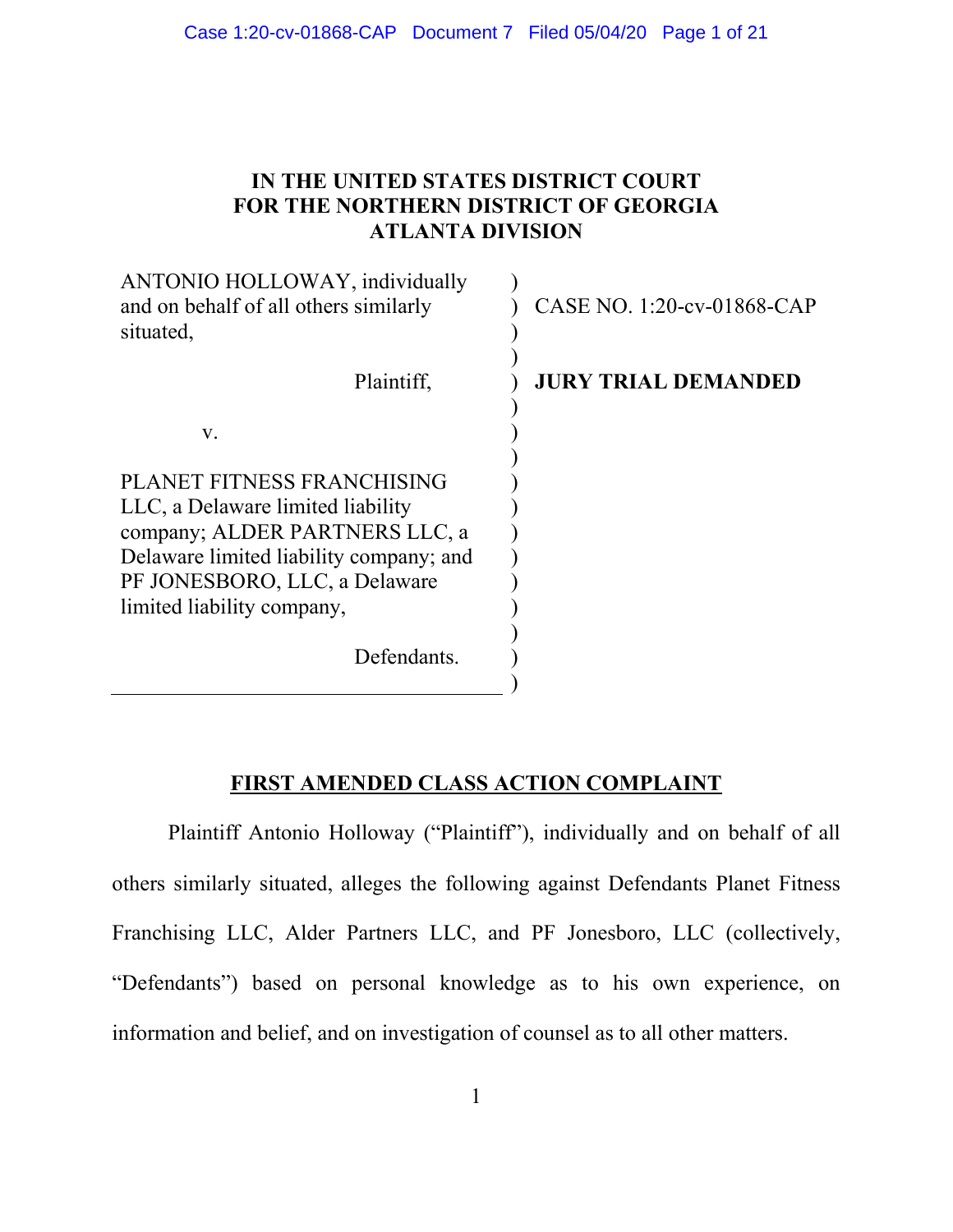# **NATURE OF THE ACTION**

1. Plaintiff brings this action, individually and on behalf of all others similarly situated, against Defendants for unlawfully charging Plaintiff and Class members monthly fitness center membership fees after Defendants' facilities were already closed due to the COVID-19 pandemic.

2. Rather than providing adequate customer service to address these wrongful charges, Defendants have hidden behind a single, inaccurate statement on their website regarding the charges and have redirected all billing inquiries, both via online chat and telephone, to a telephone number that indicates Defendants are closed for business. Thus, Defendants have even prevented Plaintiff and Class members with a method to inquire about and/or dispute these charges.

3. By debiting these post-closure charges, Defendants breached its agreements with Plaintiff and Class members, who suffered monetary losses in the monthly amounts charged. Plaintiff and Class Members seek to recover damages caused by Defendants' breaches of contract, violations of Georgia's consumer protection statutes, and unjust enrichment.

2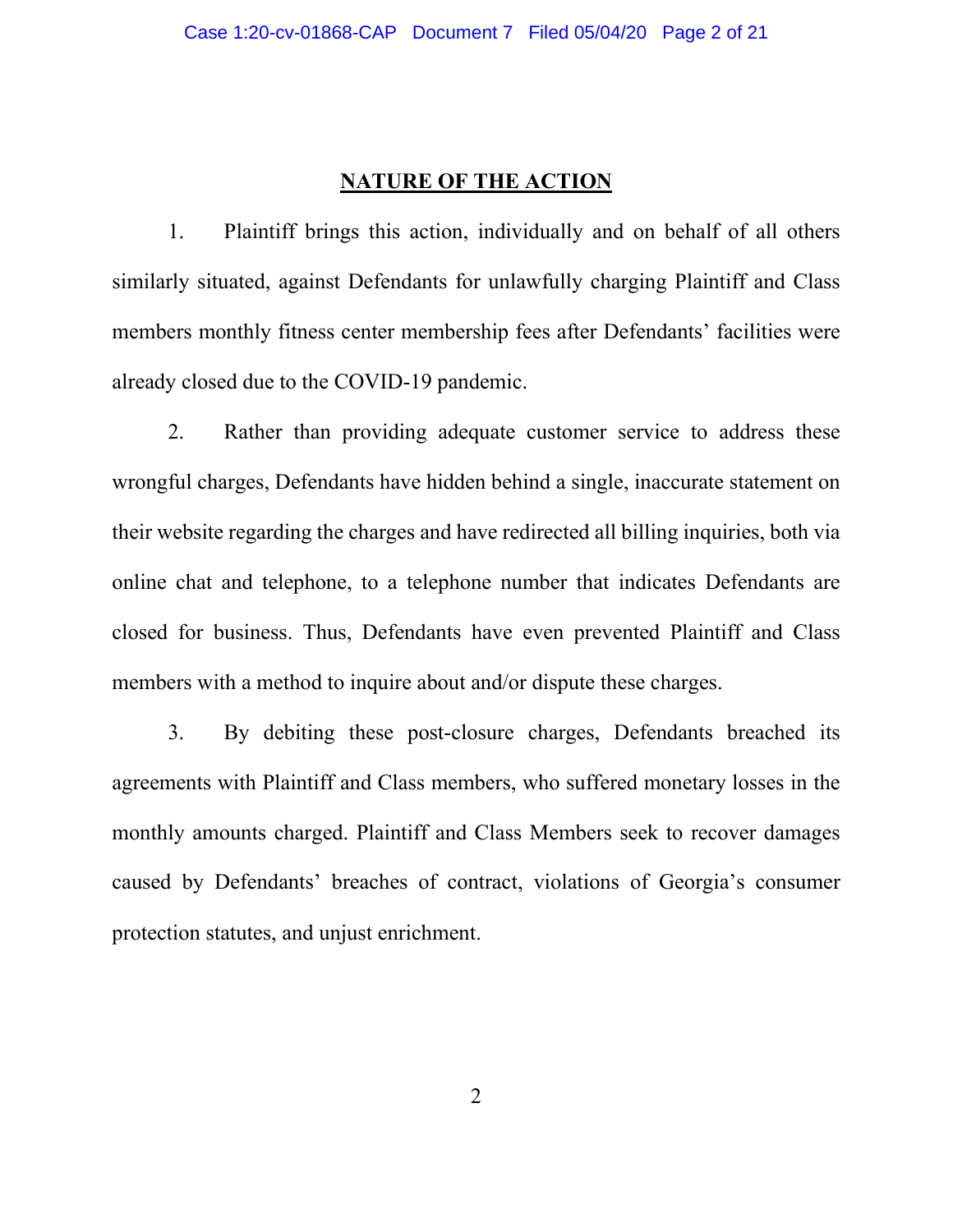### **PARTIES**

4. Plaintiff is a resident and citizen of DeKalb County, Georgia. On or about January 8, 2015, Plaintiff entered into a "Black Card Reciprocal Access" membership agreement with Defendants for unlimited access to any of their fitness centers for \$19.99 per month. Plaintiff's membership has been month-to-month since early 2016. During the first week of March 2020, Defendants closed the Planet Fitness located in Stone Mountain, Georgia, the fitness center Plaintiff regularly utilized, due to the COVID-19 pandemic. On March 18, 2020, Defendants nonetheless debited the full \$19.99 monthly fee from Plaintiff's bank account. When Plaintiff attempted to contact Defendants, both via telephone and online chat, all of his inquiries were redirected to a telephone number that simply states Defendants "are closed," with no option to leave a message, request a refund, or visit a fitness center to seek a refund for the wrongfully debited charges. As a result of Defendants' conduct, Plaintiff has been injured in the amount charged since Defendants' fitness centers have closed.

5. Defendant Planet Fitness Franchising LLC is a Delaware limited liability company that maintains its headquarters in Hampton, New Hampshire, and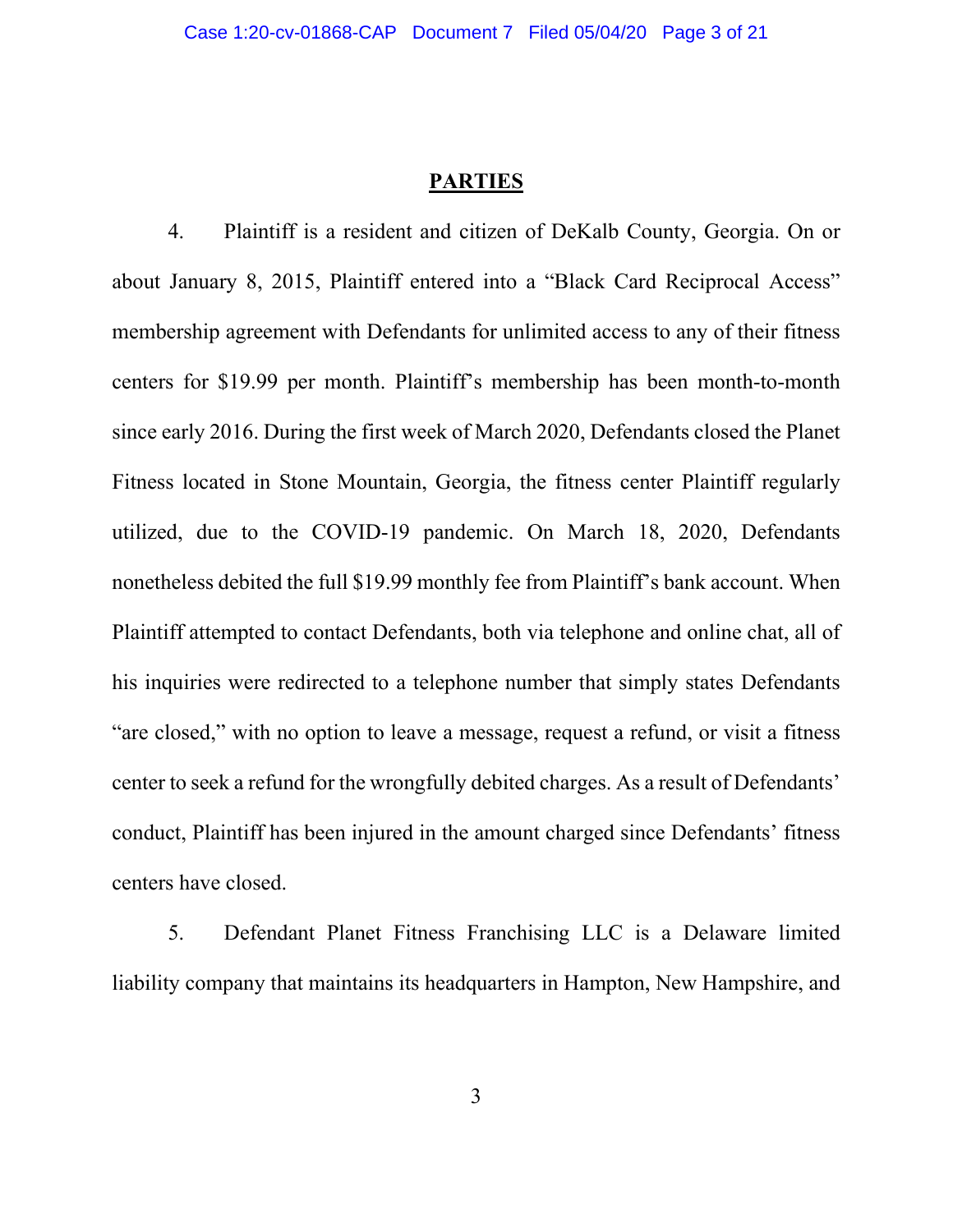is the national franchisor and operator Planet Fitness, one of the largest fitness club franchises in the United States, with nearly 2,000 fitness centers nationwide.

6. Defendant Alder Partners LLC is a Delaware limited liability company that maintains its headquarters in Middleton, Massachusetts, and is the Planet Fitness franchisee at which Plaintiff maintains his membership.

7. Defendant PF Jonesboro, LLC is a Delaware limited liability company that maintains its headquarters in Jonesboro, Georgia, and is the Planet Fitness franchisee at which Plaintiff began his membership.

### **JURISDICTION AND VENUE**

8. This Court has subject matter jurisdiction pursuant to 28 U.S.C. § 1332, as amended by the Class Action Fairness Act of 2005, because the matter in controversy exceeds \$5 million, exclusive of interest and costs, and is a class action in which some members of the Class are citizens of states different than Defendants. *See* 28 U.S.C. § 1332(d)(2)(A). This Court also has supplemental jurisdiction over state law claims pursuant to 28 U.S.C. § 1367.

9. This Court has personal jurisdiction over Defendants because they are registered to conduct business within Georgia and/or each have sufficient minimum contacts with the state of Georgia, including operating fitness centers within this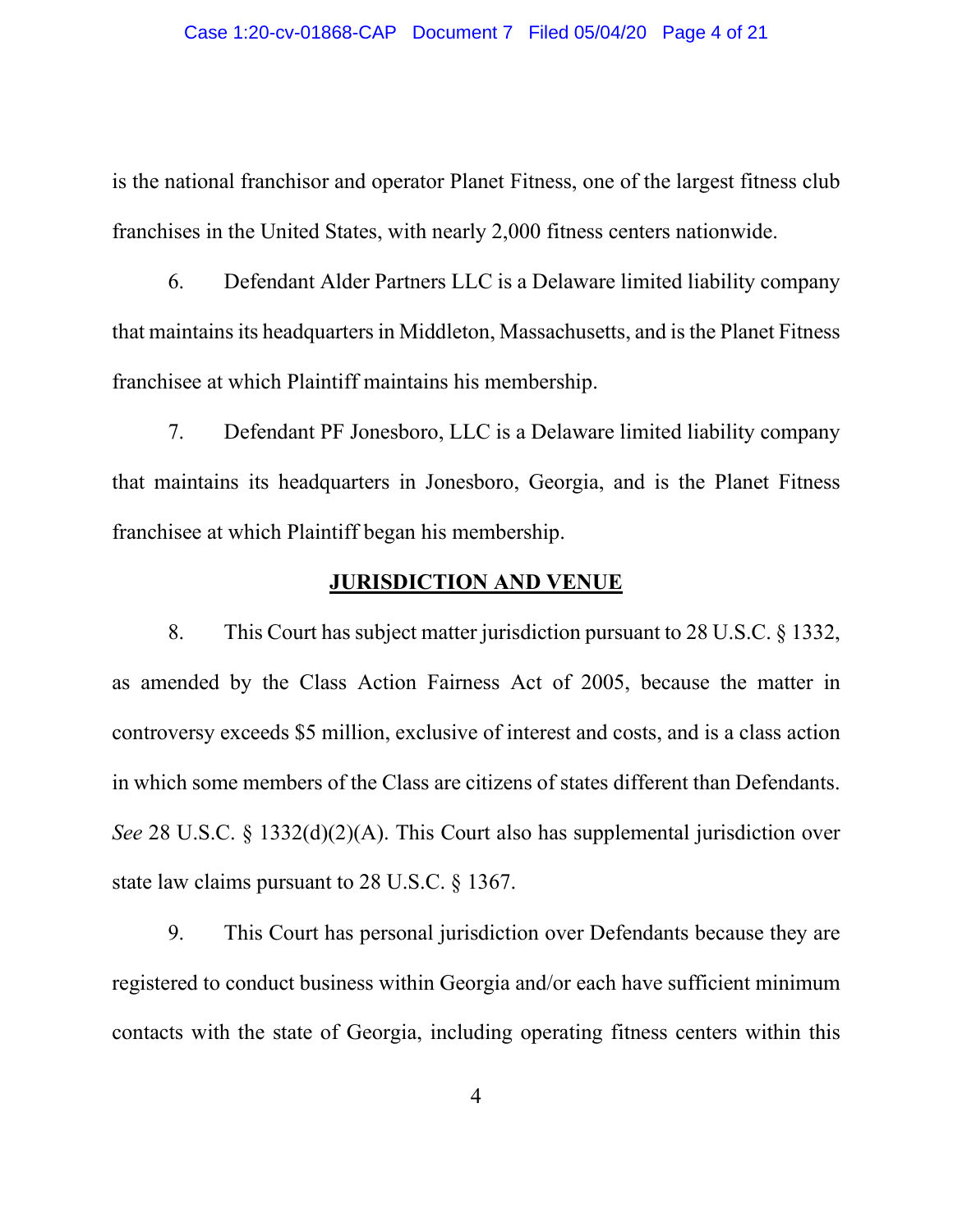district. Defendants intentionally avail themselves of clients, consumers, and markets within the state of Georgia through the promotion, marketing, and sale of their fitness centers and membership services.

10. Venue properly lies in this district pursuant to 28 U.S.C. § 1391(a)(2) because, as noted above, a substantial part of the events and/or omissions giving rise to the claims occurred, in part, within this district.

### **FACTUAL ALLEGATIONS**

11. Defendants own and operate approximately 1,900 fitness centers throughout the United States, making Planet Fitness one of the largest fitness franchises in the country.

12. As part of their "Black Card" membership, Defendants promise unlimited access to their fitness centers at any franchise location. Further, Defendants warrant through advertising at Planet Fitness locations and via other forms of media that members have unlimited to access to Planet Fitness facilities nationwide.

13. Starting in early March 2020, Defendants began quietly closing all of its fitness center locations indefinitely, ultimately shuttering all locations nationwide by the end of that month.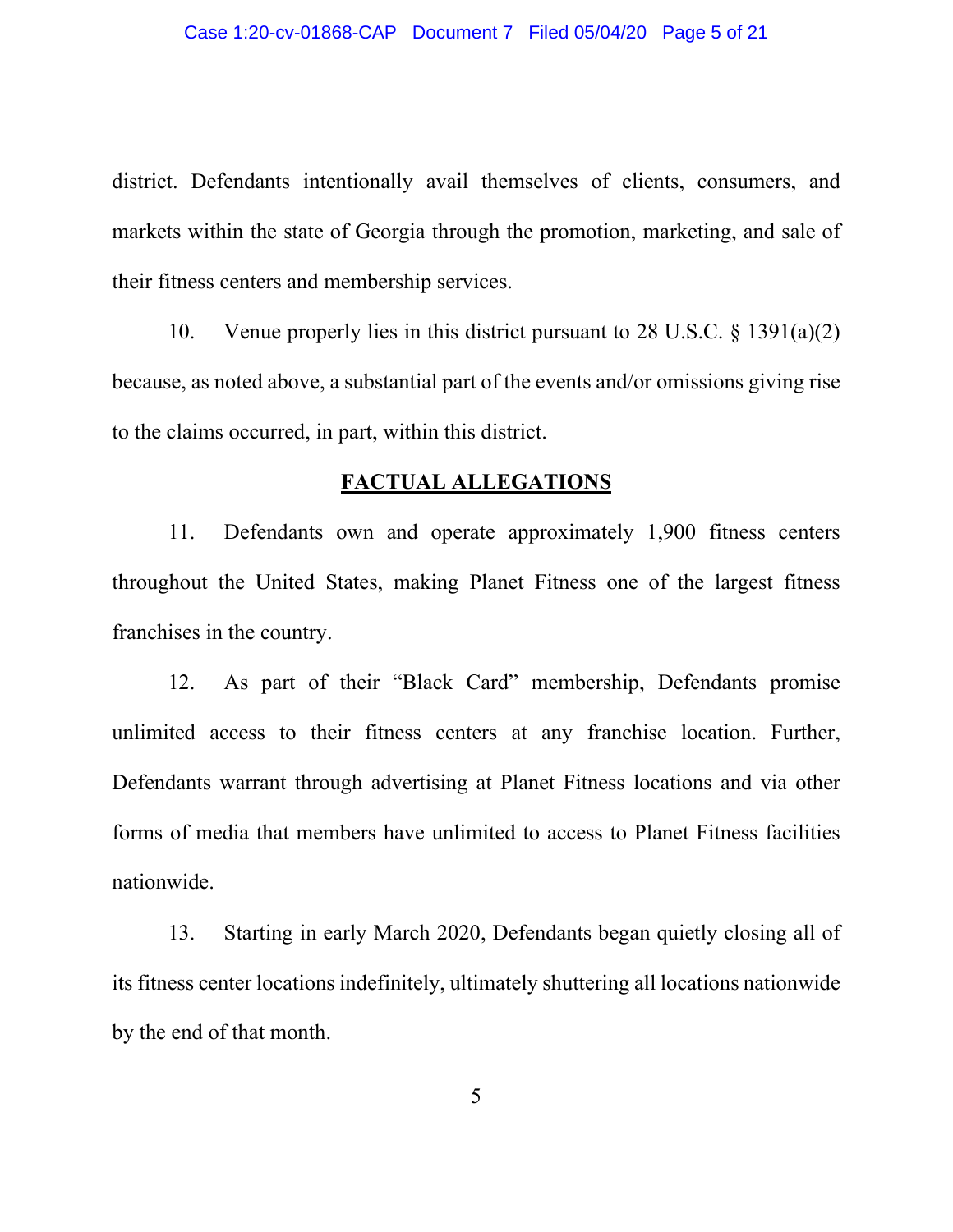14. On the Planet Fitness website, Defendants asserted that no members would be charged membership fees for time periods when their fitness centers were closed, while admitting that "some of our members [were] billed shortly before we closed." *See* Planet Fitness COVID-19 FAQ at [https://www.planetfitness.com/coronavirus-faq.](https://www.planetfitness.com/coronavirus-faq) Rather than offering a means to recoup any wrongfully billed charges that occurred after closure dates, Defendants admits its plan to retain those funds until some future opening date, indicating "We will make an adjustment on your next billing cycle when we reopen." *Id.*

15. Plaintiff charged two weeks after his local Planet Fitness facility has closed, and his attempts to contact Defendants online and via telephone were all directed to an automated telephone message that Defendants were closed until further notice, without any option to inquire about or seek a refund for his March membership charge.

16. Upon information and belief, Plaintiff alleges that many other Planet Fitness members suffered the same post-closure charges and faced the same obstacles to reaching Defendants to request a refund. *See, e.g.*, Spencer Jakab, *This Gym Chain Has Reason to Sweat: Budget gym chain Planet Fitness says it was too late to call off plans to charge customers for March, and customers can cancel their*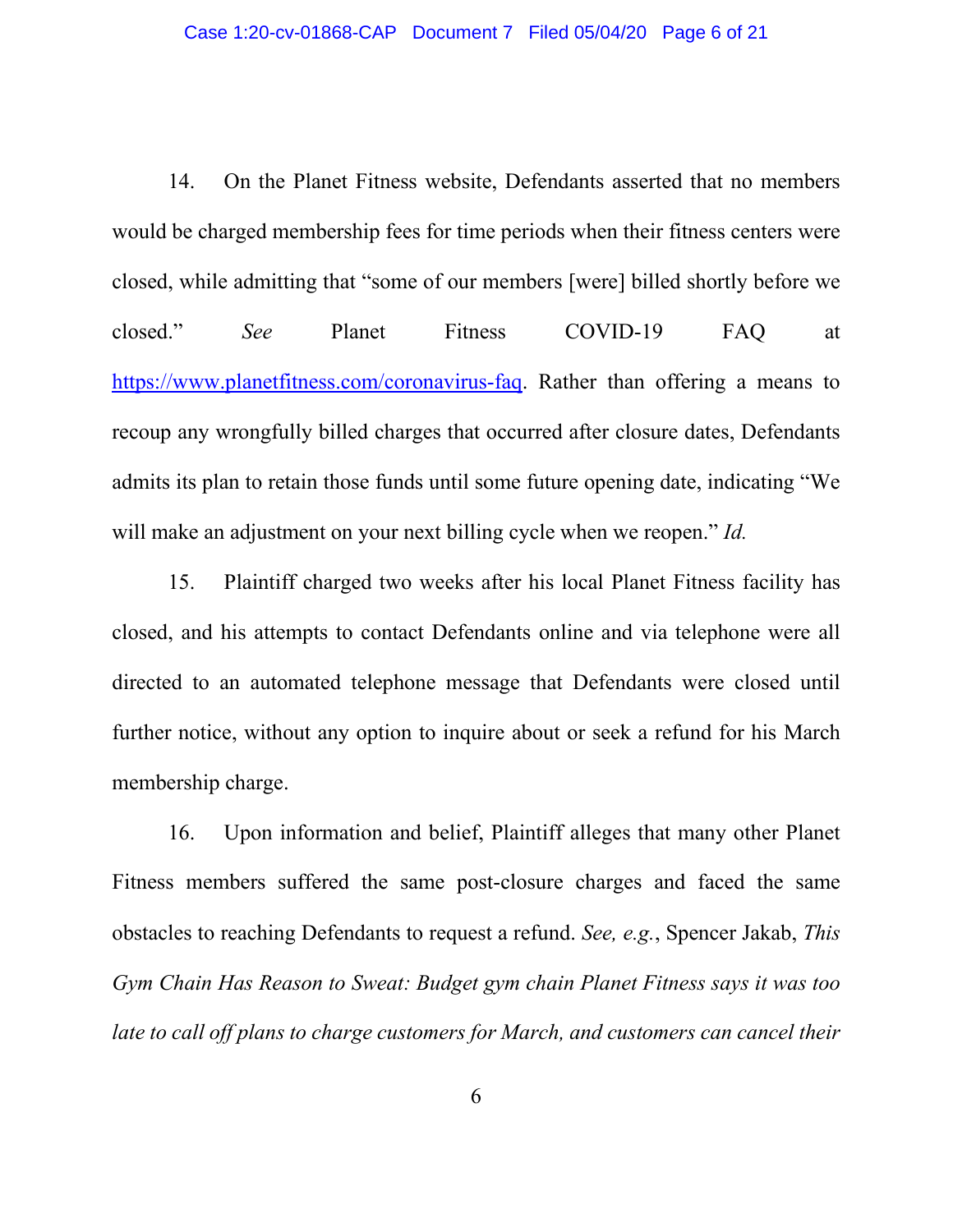*memberships by visiting its locations—which are closed*, The Wall Street Journal, Mar. 23, 2020, [https://www.wsj.com/articles/this-gym-chain-has-reason-to-sweat-](https://www.wsj.com/articles/this-gym-chain-has-reason-to-sweat-11584986375)[11584986375;](https://www.wsj.com/articles/this-gym-chain-has-reason-to-sweat-11584986375) Thornton McEnery, *Planet Fitness members outraged over March bill amid coronavirus closures*, NEW YORK POST, Mar. 19, 2020, [https://nypost.com/2020/03/19/planet-fitness-members-outraged-over-march-bill](https://nypost.com/2020/03/19/planet-fitness-members-outraged-over-march-bill-amid-coronavirus-closures/)[amid-coronavirus-closures/.](https://nypost.com/2020/03/19/planet-fitness-members-outraged-over-march-bill-amid-coronavirus-closures/)

# **CLASS ALLEGATIONS**

17. Plaintiff brings this action individually and on behalf of the following classes and subclass (collectively "Class" or "Classes") pursuant to Fed. R. Civ. P.

23:

# **National Class**

All persons in the United States who were charged membership fees by Defendants after their fitness centers were closed due to the COVID-19 virus.

18. In the alternative to the National Class, Plaintiff brings this

action individually and on behalf of the following state subclass:

## **Georgia Class**

All persons in Georgia who were charged membership fees by Defendants after their fitness centers were closed due to the COVID-19 virus.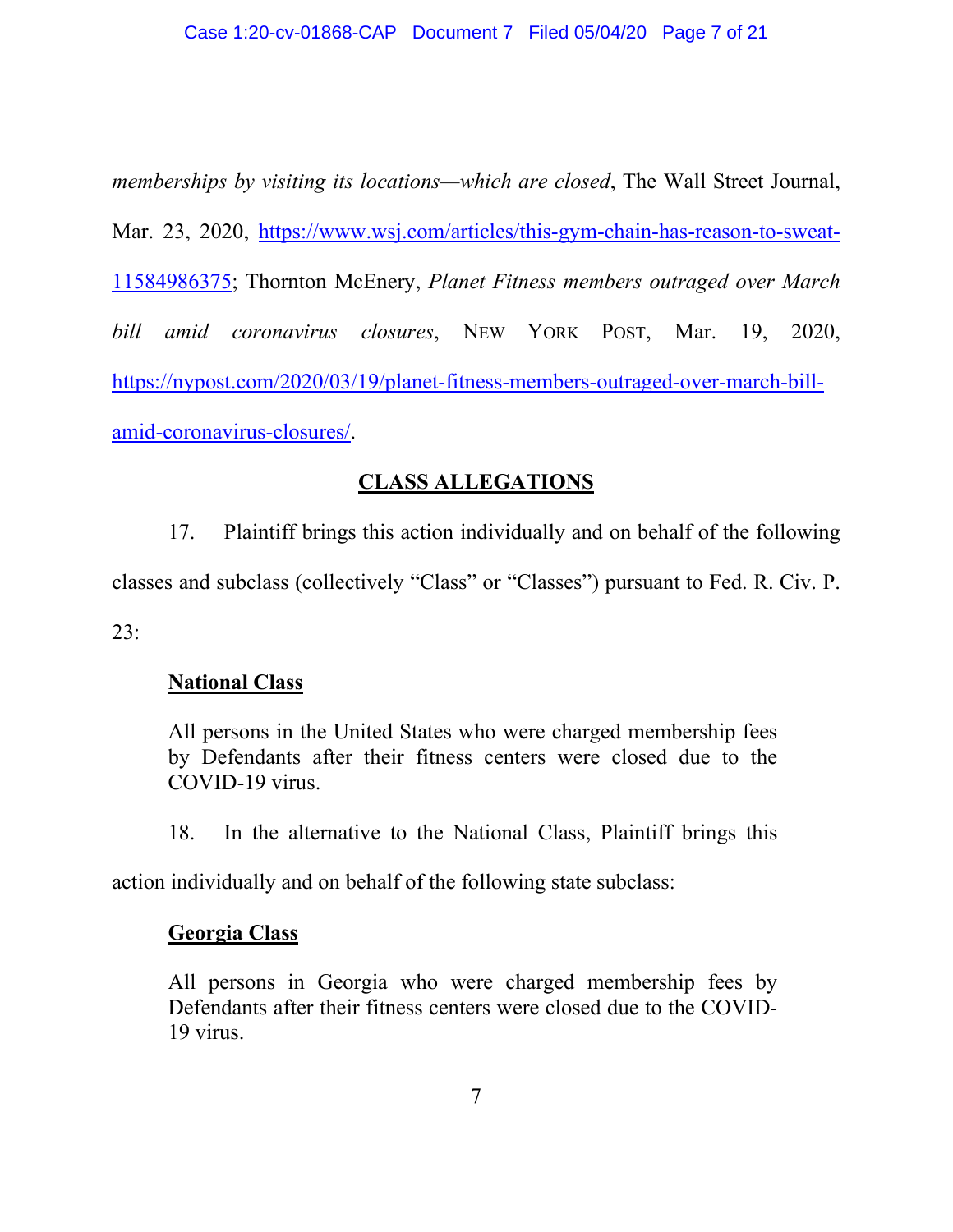19. Excluded from the Classes are Defendants, their affiliates, officers, directors, assigns, successors, and the Judge(s) assigned to this case. Plaintiff reserves the right to modify, change, or expand the definitions of the Classes based on discovery and further investigation.

20. **Numerosity**: While the precise number of Class Members has not yet been determined, members of the Classes are so numerous that their individual joinder is impracticable, as the proposed Classes appear to include millions of members who are geographically dispersed. Upon information and belief, Defendants have millions of members across the United States.

21. **Typicality**: Plaintiff's claims are typical of Class Members' claims. Plaintiff and all Class Members were injured through Defendants' uniform misconduct. The same event and conduct that gave rise to Plaintiff's claims are identical to those that give rise to the claims of every other Class Member because Plaintiff and each Class Member was wrongfully charged membership fees in the same way by the same conduct by Defendants.

22. **Adequacy**: Plaintiff is an adequate representatives of the Classes because Plaintiff's interests do not conflict with the interests of the Classes that he seeks to represent; Plaintiff has retained counsel that are competent and highly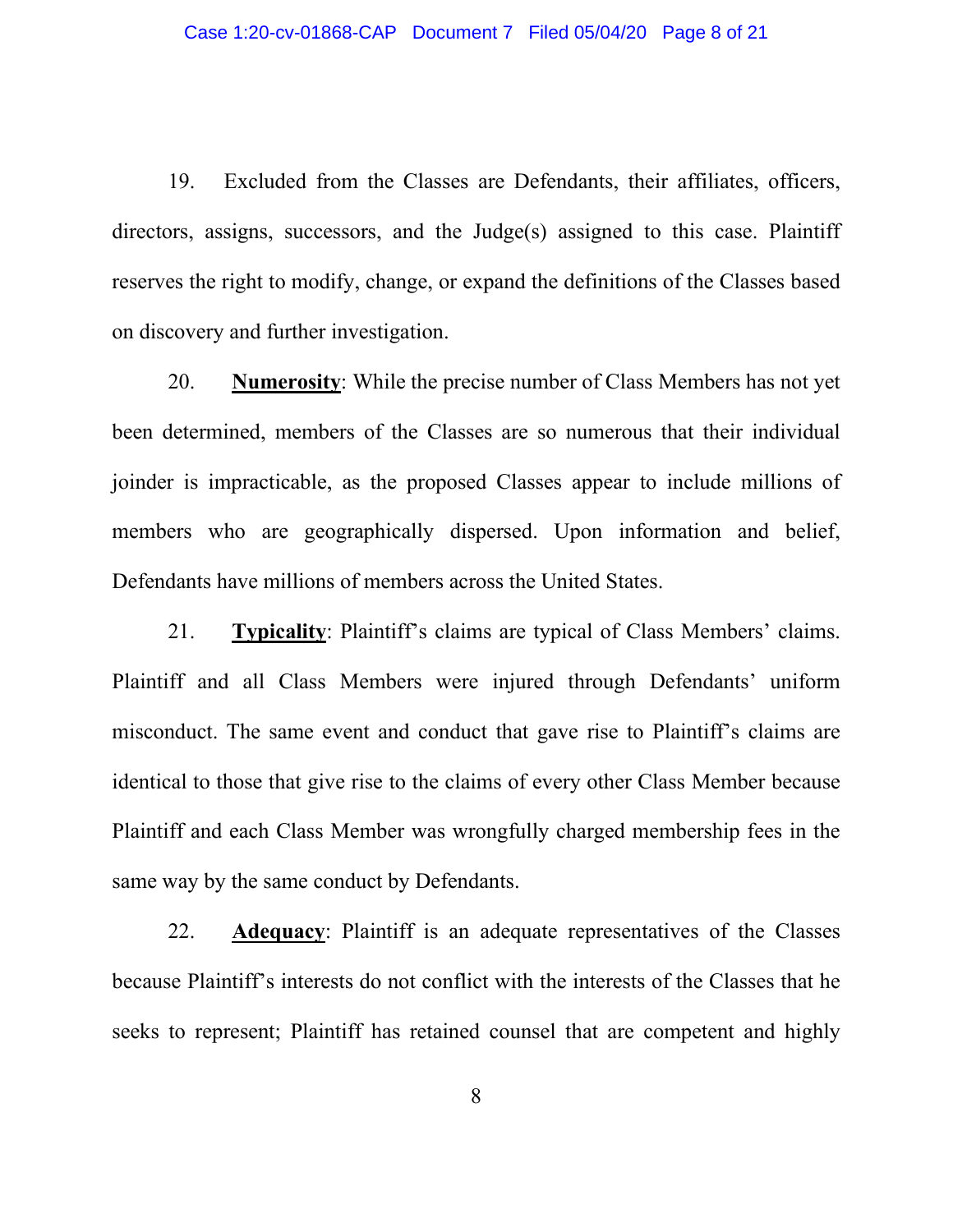experienced in class action litigation; and Plaintiff and Plaintiff's counsel intend to prosecute this action vigorously. The interests of the Classes will be fairly and adequately protected by Plaintiff and his counsel.

23. **Superiority**: A class action is superior to other available means of fair and efficient adjudication of the claims of Plaintiff and the Class Members. The injury suffered by each individual Class Member, one month of gym membership, is relatively small in comparison to the burden and expense of individual prosecution of complex and expensive litigation. It would be very difficult if not impossible for Class Members individually to effectively redress Defendants' wrongdoing. Even if Class Members could afford such individual litigation, the court system could not. Individualized litigation presents a potential for inconsistent or contradictory judgments. Individualized litigation increases the delay and expense to all parties, and to the court system, presented by the complex legal and factual issues of the case. By contrast, the class action device presents far fewer management difficulties and provides the benefits of single adjudication, economy of scale, and comprehensive supervision by a single court.

24. **Existence and Predominance of Common Questions of Fact and** 

**Law**: Common questions of law and fact exist as to Plaintiff and all Class Members.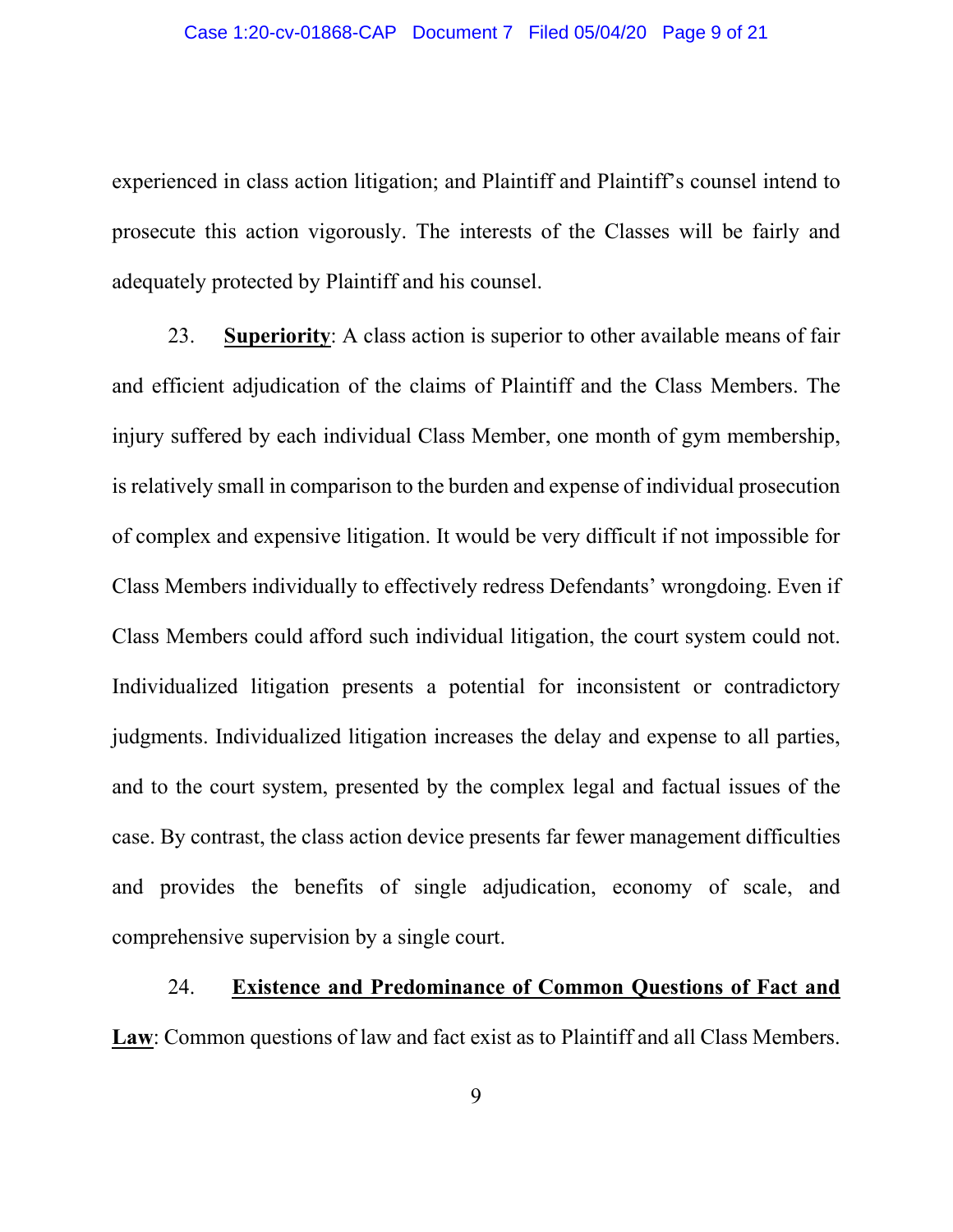#### Case 1:20-cv-01868-CAP Document 7 Filed 05/04/20 Page 10 of 21

These questions predominate over the questions affecting individual Class Members. These common legal and factual questions include, but are not limited to, the following:

- whether Defendants engaged in the wrongful conduct alleged herein;
- whether Defendants violated state laws in charging the March 2020 membership fees without permitting fitness center access;
- whether Defendants breached its contracts with Plaintiff and Class members by charging the March 2020 membership fees without permitting fitness center access;
- whether Defendants breached its express warranty with Plaintiff and Class members by charging the March 2020 membership fees without permitting fitness center access;
- whether Defendants negligently misrepresented unlimited access to their fitness centers while continuing to charge Plaintiff and Class members after closure;
- whether Defendants fraudulently misrepresented unlimited access to their fitness centers while continuing to charge Plaintiff and Class members after closure;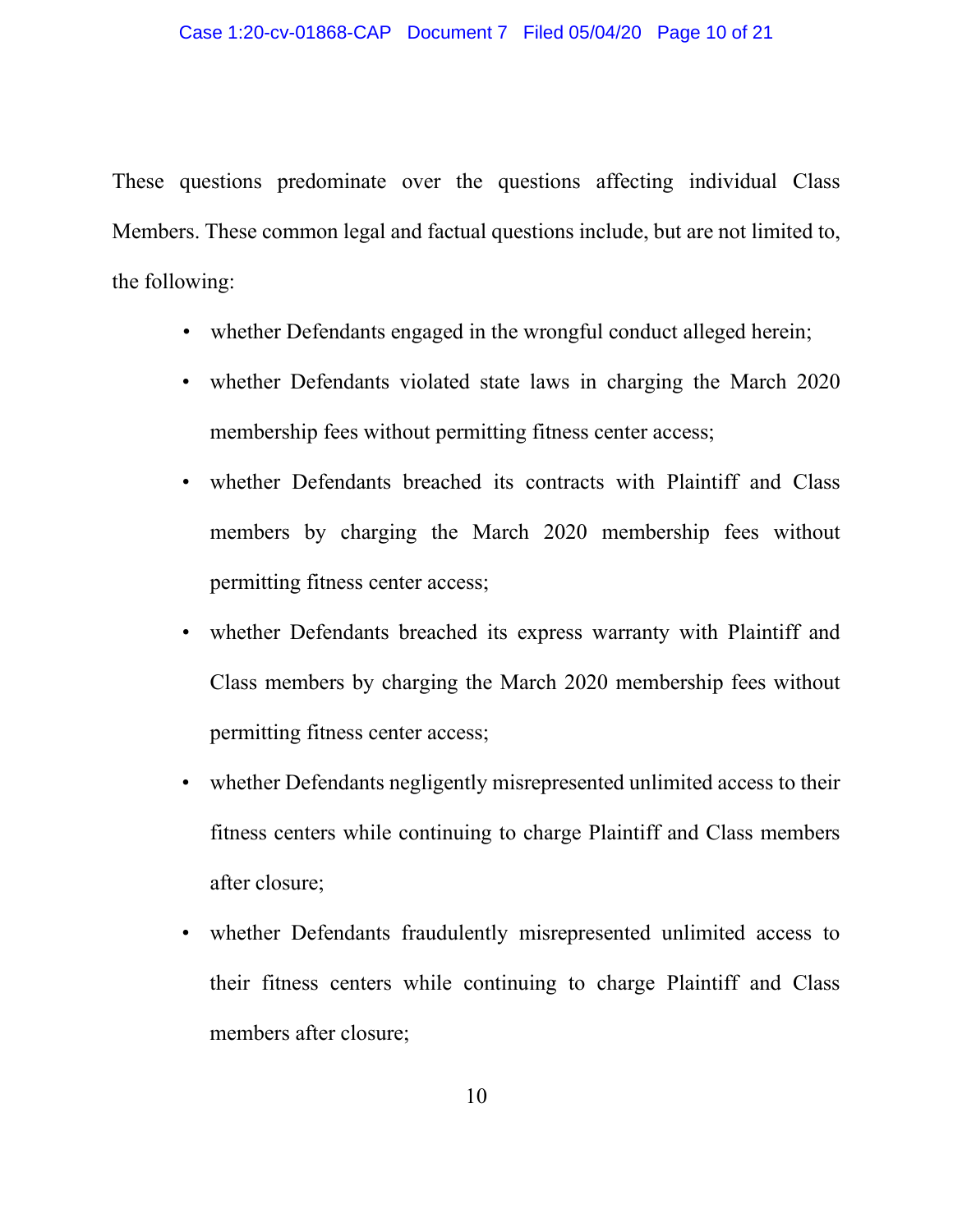- whether Defendants have been unjustly enriched by retaining March 2020 membership fees from Plaintiff and Class members despite closing its facilities in March; and
- whether Plaintiff and Class members are entitled to recover damages, equitable relief, and other relief, and the extent of the remedies that should be afforded to Plaintiff and Class Members.

25. Defendants have acted or refused to act on grounds generally applicable to Plaintiff and the other Class Members, thereby making appropriate final injunctive relief and declaratory relief with respect to the Classes as a whole.

26. Given that Defendants have engaged in a common course of conduct as to Plaintiff and the Class Members, similar or identical injuries and common law and statutory violations are involved, and common questions outweigh any potential individual questions.

27. The Classes are defined in terms of objective characteristics and common transactional facts; namely, Defendants' unlawful membership charges when their fitness centers were closed and inaccessible to members. Class membership will be readily ascertainable from Defendants' business records, and/or from records of third parties.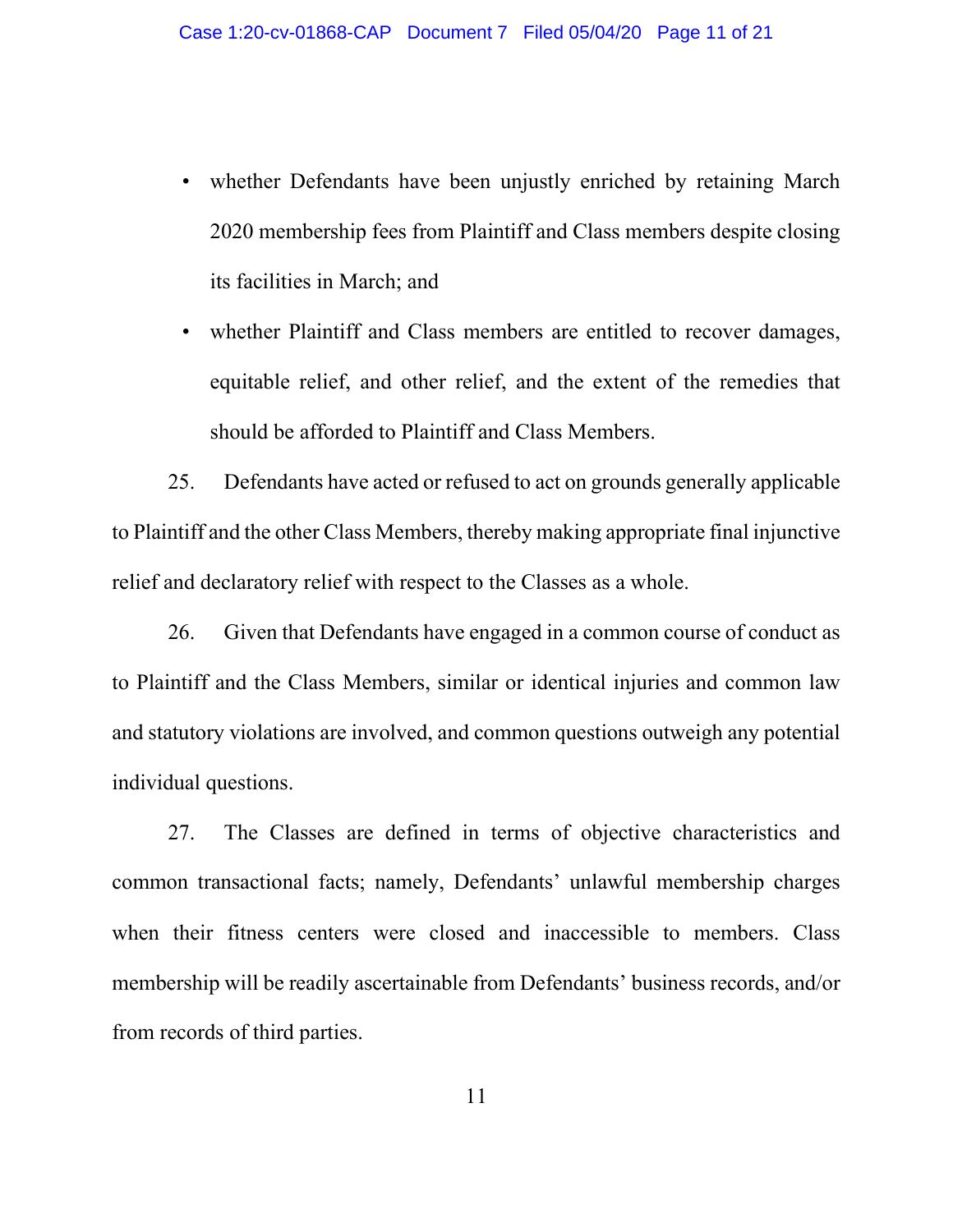## **COUNT I BREACH OF CONTRACT**

28. Plaintiff hereby incorporates all previous allegations.

29. Plaintiff brings this claim individually and on behalf of the members of the proposed Nationwide Class against Defendants. In the alternative, Plaintiff brings this claim individually and on behalf of the members of the proposed Georgia Subclass against Defendants.

30. Defendants entered into contracts with Plaintiff and Class members to provide access to fitness centers in exchange for the payment of membership fees. Defendants breached these contracts by charging and retaining Plaintiff's and Class members' full membership fees while all of its fitness centers are closed. Plaintiff and Class members have suffered an injury, in an amount to be proven at trial, through the payment of membership fees while not having access to Defendants' fitness centers.

### **COUNT II BREACH OF EXPRESS WARRANTY**

31. Plaintiff hereby incorporates all previous allegations.

32. Plaintiff brings this claim individually and on behalf of the members of the proposed Nationwide Class against Defendants. In the alternative, Plaintiff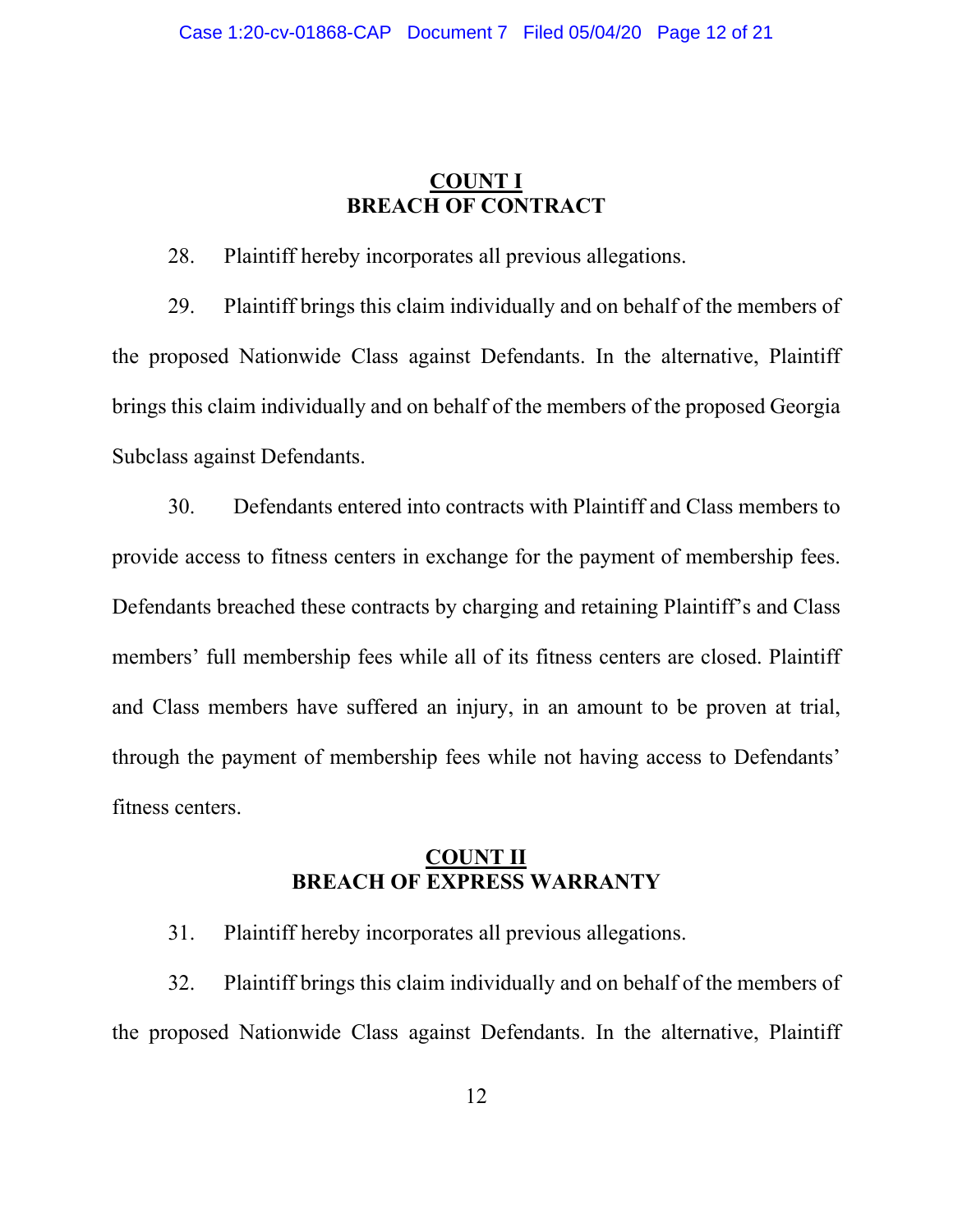brings this claim individually and on behalf of the members of the proposed Georgia Subclass against Defendants.

33. In connection with the sale of their fitness center memberships, Defendants issues an express warranty that Plaintiff and Class Members would have unlimited access to all fitness center locations.

34. Defendants' affirmation of fact and promise in Defendants' marketing and signage became part of the basis of the bargain between Defendants and Plaintiff and Class members, thereby creating express warranties that the services would conform to Defendants' affirmation of fact and promise.

35. Defendants breached their express warranty because Defendants are not providing unlimited access to all fitness center locations, instead charging and retaining the full amount of its monthly membership fees while all of its fitness centers are closed.

36. Plaintiff and the Class members were injured as a direct and proximate result of Defendants' breach because: (a) they would not have purchased or paid for Defendants' fitness center memberships absent Defendants' representations and omission of a warning that it would retain all membership fees while fitness centers nationwide are closed; (b) they would not have purchased fitness center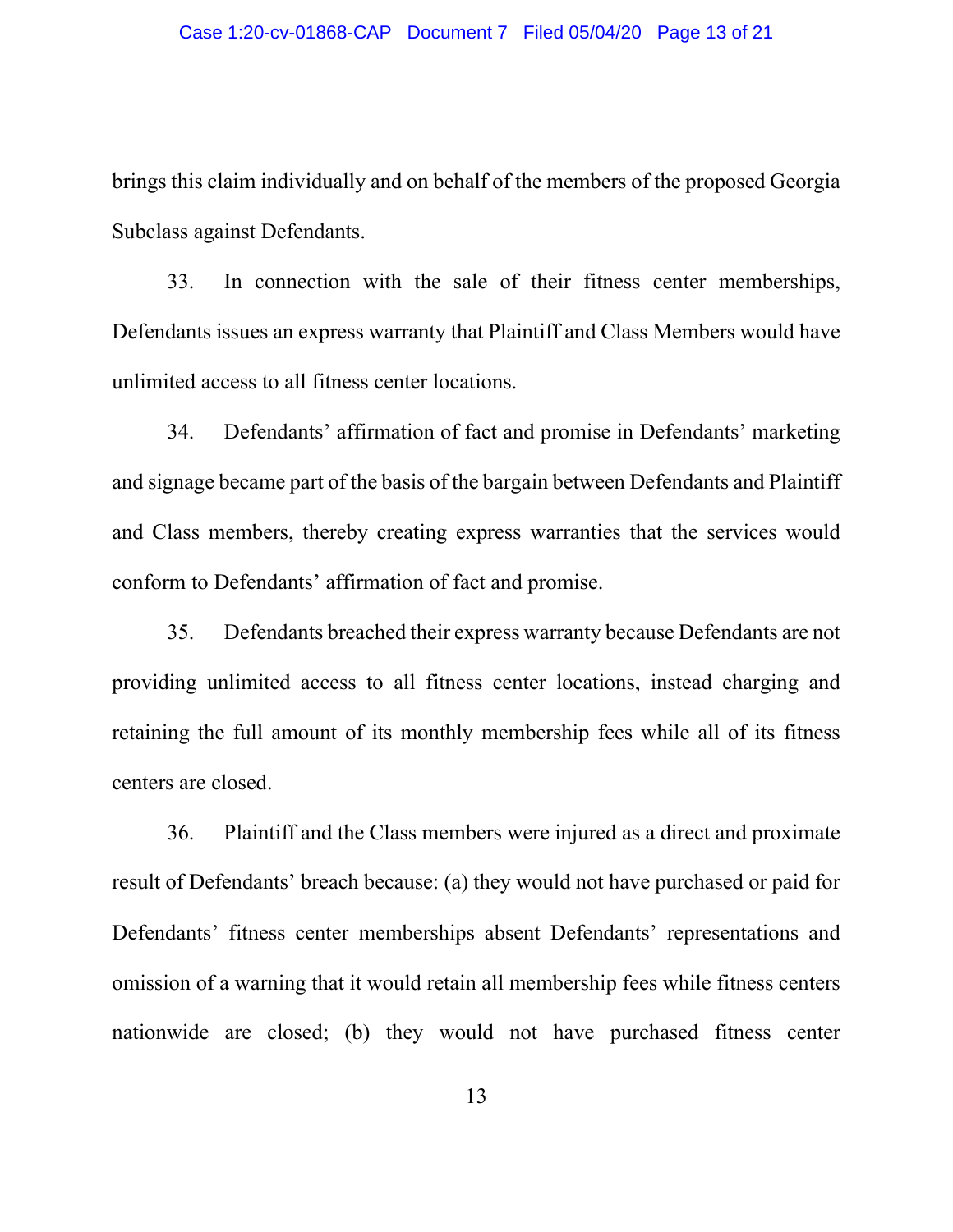memberships on the same terms absent Defendants' representations and omissions; (c) they paid a price premium for Defendants' "Black Card" membership based on Defendants' misrepresentations and omissions; and (d) Defendants' fitness center memberships did not have the characteristics, benefits, or quantities as promised.

### **COUNT III NEGLIGENT MISREPRESENTATION**

37. Plaintiff hereby incorporates all previous allegations.

38. Plaintiff brings this claim individually and on behalf of the members of the proposed Nationwide Class against Defendants. In the alternative, Plaintiff brings this claim individually and on behalf of the members of the proposed Georgia Subclass against Defendants.

39. Defendants misrepresented that Plaintiff and Class members would have unlimited access to all fitness center locations, when in fact Defendants are not providing unlimited access and instead charging and retaining the full amount of its monthly membership fees while all of its fitness centers are closed.

40. At the time Defendants made these representations, Defendant knew or should have known these representations were false or made them without adequate knowledge of their veracity.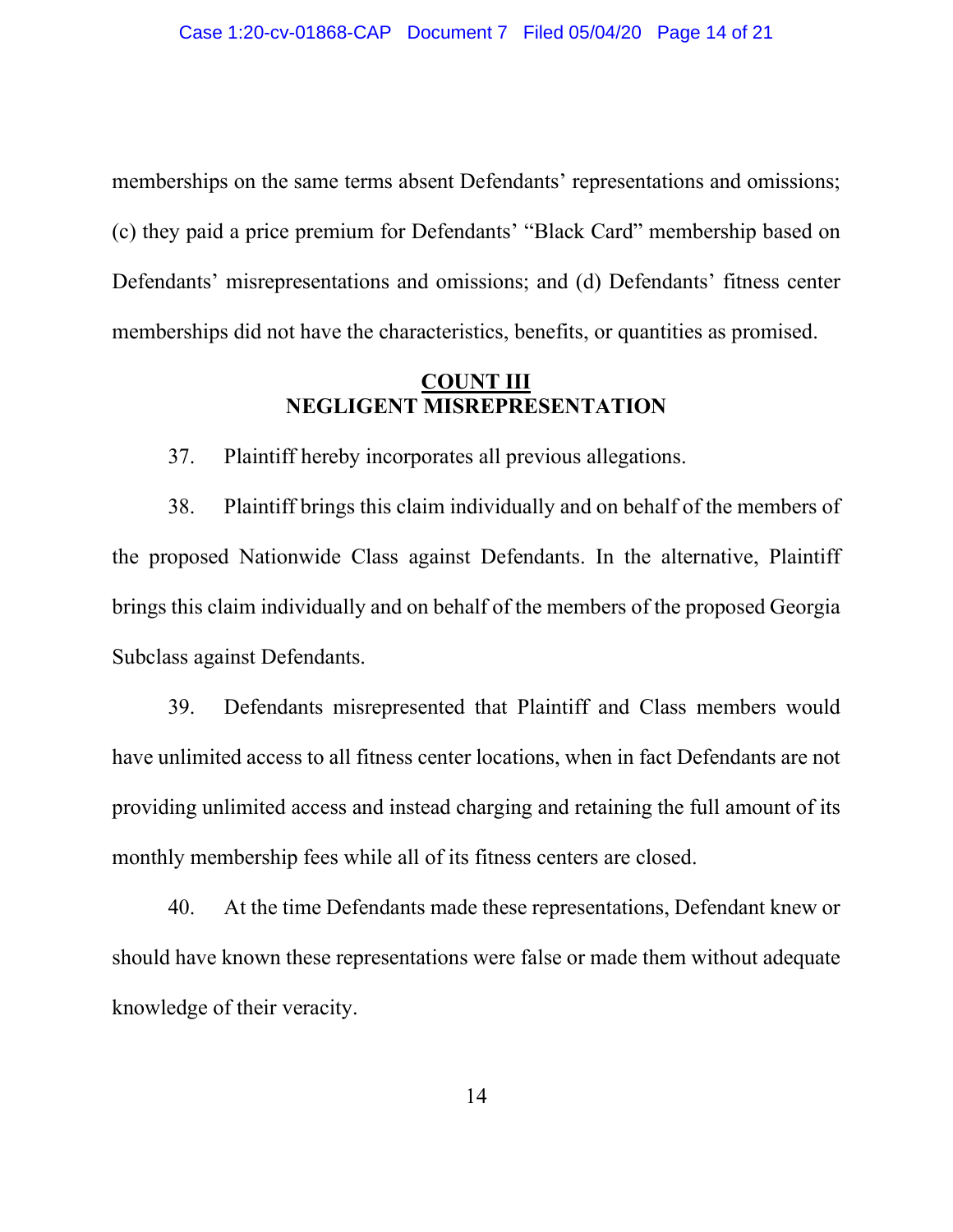41. Defendants thus negligently misrepresented and/or omitted material facts about its fitness center memberships and services.

42. The negligent misrepresentations and omissions made by Defendants, upon which Plaintiff and Class Members reasonably relied, were intended to induce and actually did induce Plaintiff and Class Members to purchase Defendants' fitness center memberships.

43. Plaintiff and Class Members would not have purchased Defendants' fitness center memberships or would not have purchased the memberships on the same terms if they had known the truth about Defendants' misrepresentations and omissions.

44. Accordingly, Plaintiffs and Class Members have been injured as a result of Defendants' negligent misrepresentations and omissions and are entitled to damages and/or restitution in an amount to be proven at trial.

### **COUNT IV FRAUDULENT MISREPRESENTATION**

45. Plaintiff hereby incorporates all previous allegations.

46. Plaintiff brings this claim individually and on behalf of the members of the proposed Nationwide Class against Defendants. In the alternative, Plaintiff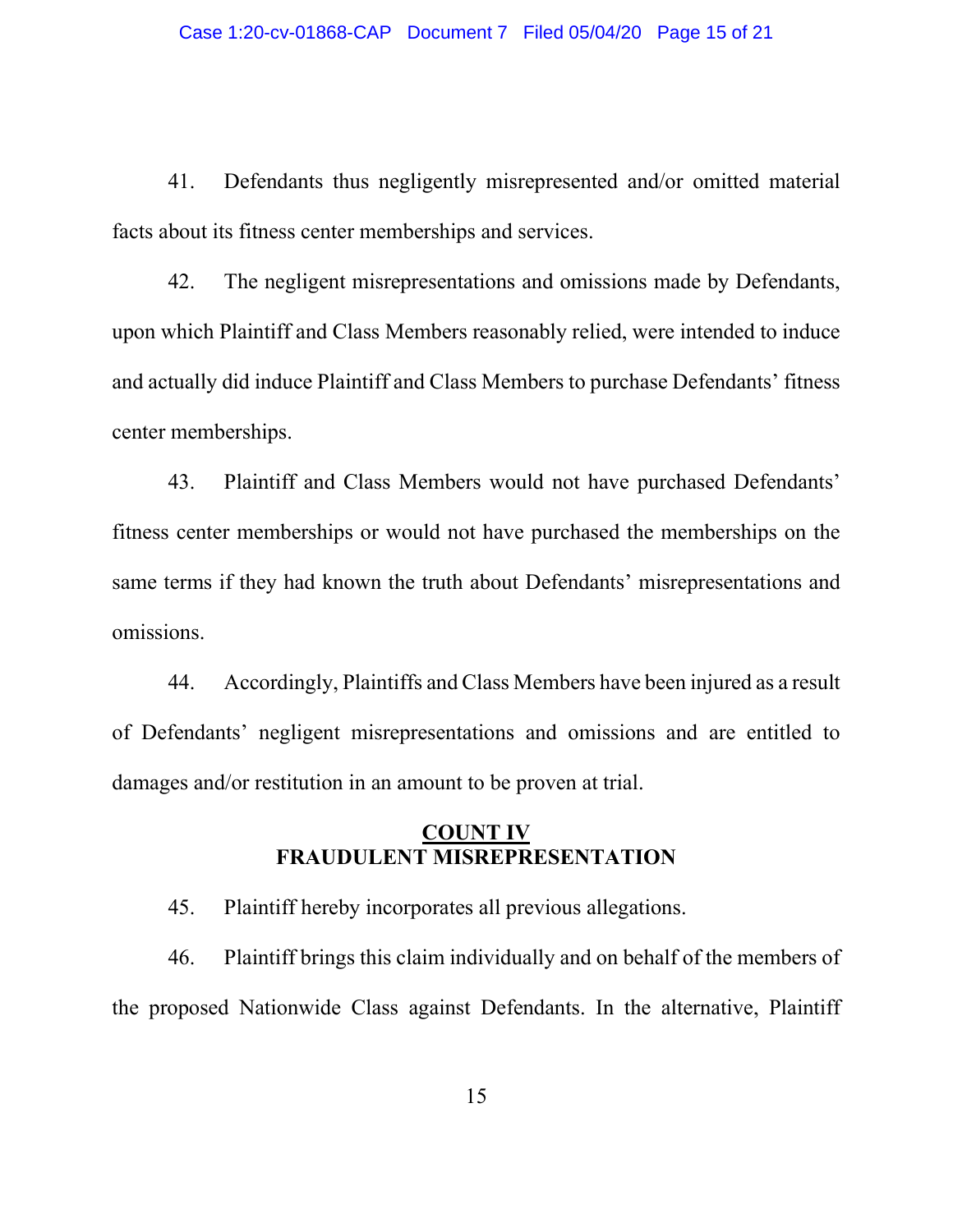brings this claim individually and on behalf of the members of the proposed Georgia Subclass against Defendants.

47. Defendants knowingly misrepresented that Plaintiff and Class members would have unlimited access to all fitness center locations, when in fact Defendants are not providing unlimited access and instead charging and retaining the full amount of its monthly membership fees while all of its fitness centers are closed.

48. Defendants thus intentionally misrepresented and/or omitted material facts about its fitness center memberships and services.

49. The misrepresentations and omissions made by Defendants, upon which Plaintiff and Class Members reasonably relied, were intended to induce and actually did induce Plaintiff and Class Members to purchase Defendants' fitness center memberships.

50. Plaintiff and Class Members would not have purchased Defendants' fitness center memberships or would not have purchased the memberships on the same terms if they had known the truth about Defendants' misrepresentations and omissions.

16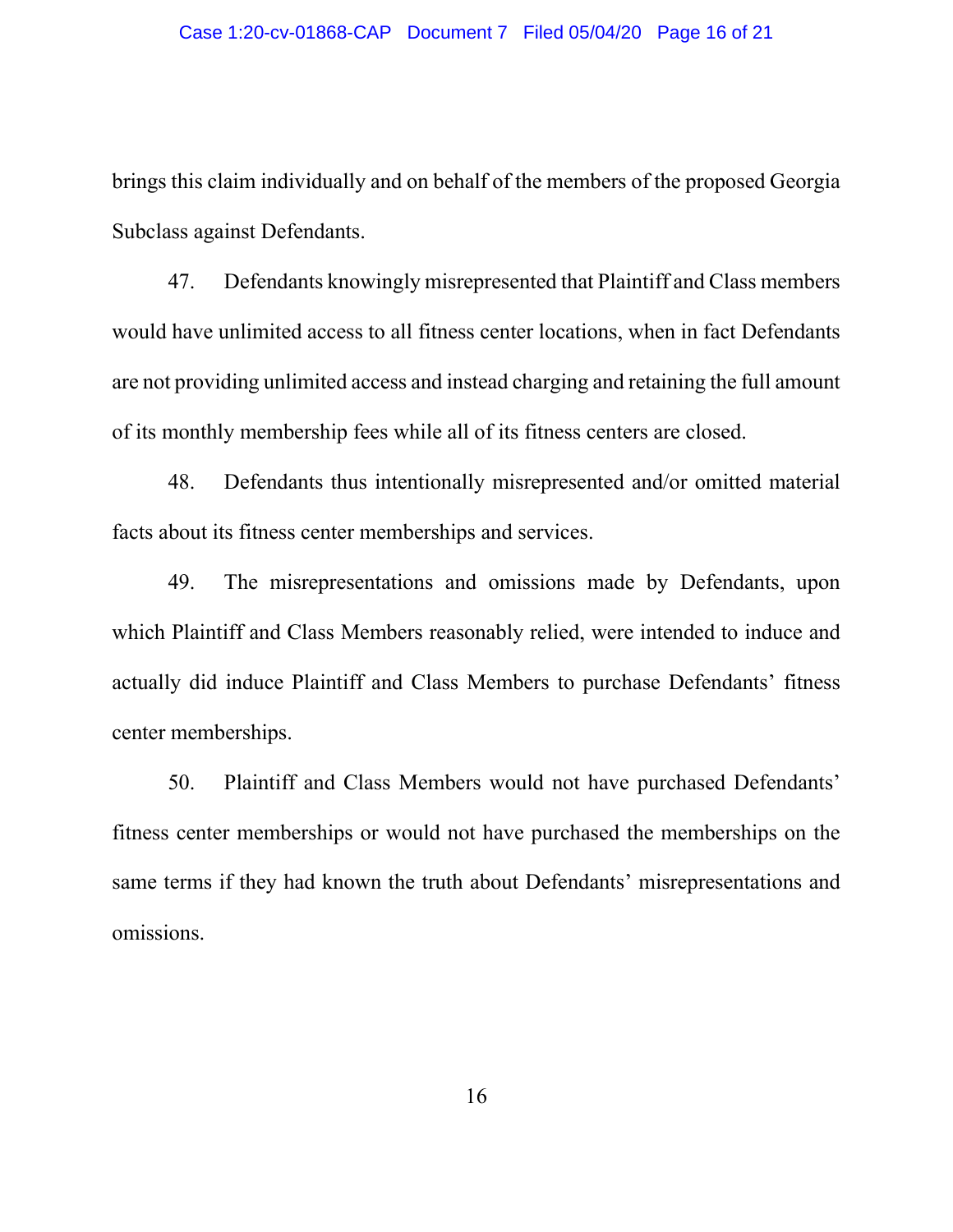51. Accordingly, Plaintiffs and Class Members have been injured as a result of Defendants' fraudulent misrepresentations and omissions and are entitled to damages and/or restitution in an amount to be proven at trial.

## **COUNT V VIOLATION OF GEORGIA'S UNIFORM DECEPTIVE TRADE PRACTICES ACT, Ga. Code Ann. § 10-1-370,** *et seq.* **and § 10-1-390,** *et seq.*

52. Plaintiff hereby incorporates all previous allegations.

53. Plaintiff brings this claim individually and on behalf of the members of the proposed Georgia Subclass against Defendants.

*54.* Defendants' actions and/or omissions as described herein violated the Georgia Uniform Deceptive Trade Practices Act, Ga. Code Ann. § 10-1-370, *et seq.* and § 10-1-390, *et seq.* ("UDTPA"), which was enacted to protect the consumer public from those who engage in unconscionable, deceptive, or unfair acts or practices in the conduct of any business, trade, or commerce.

55. Specifically, Defendants knowingly misrepresented and intentionally omitted material information regarding its fitness center memberships by failing to disclose the potential for closures and continuing to charge membership fees after nationwide closures.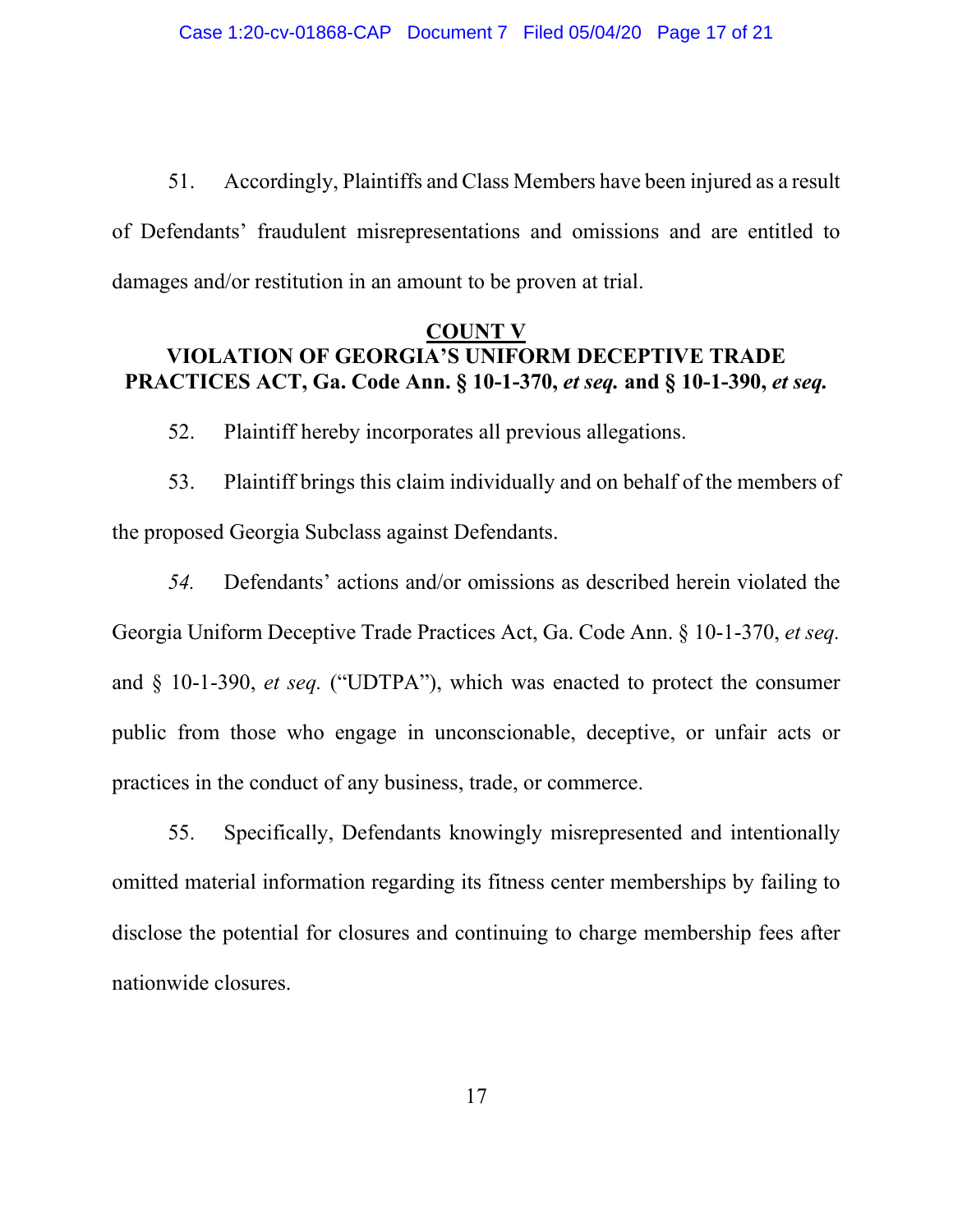56. Defendants' misrepresentations and concealment of material facts constitute unconscionable commercial practices, deception, fraud, misrepresentation, and/or the knowing concealment, suppression, or omission of material facts with the intent that others rely on such concealment, suppression, or omission in connection with the sale and use of Defendants' fitness center membership services in violated of the UDTPA.

57. Defendants' violation of the UDTPA is continuing, with no indication that Defendants will cease.

58. As a direct and proximate result of Defendants' UDTPA violations, Plaintiff and Class Members have suffered and will continue to suffer ascertainable damages and are entitled to all appropriate relief, including but not limited to damages, costs, and attorneys' fees. Plaintiff has provided notice to Defendants of their violations of the UDTPA pursuant to  $\S$  10-1-399(b) and is seeking only injunctive relief through this Count. Should Defendants fail to rectify their UDTPA violations within 30 days of receipt of Plaintiff's notice, Plaintiff will amend this Complaint to seek all damages and other remedies available under the statute.

## **COUNT VI UNJUST ENRICHMENT**

59. Plaintiff hereby incorporates all previous allegations.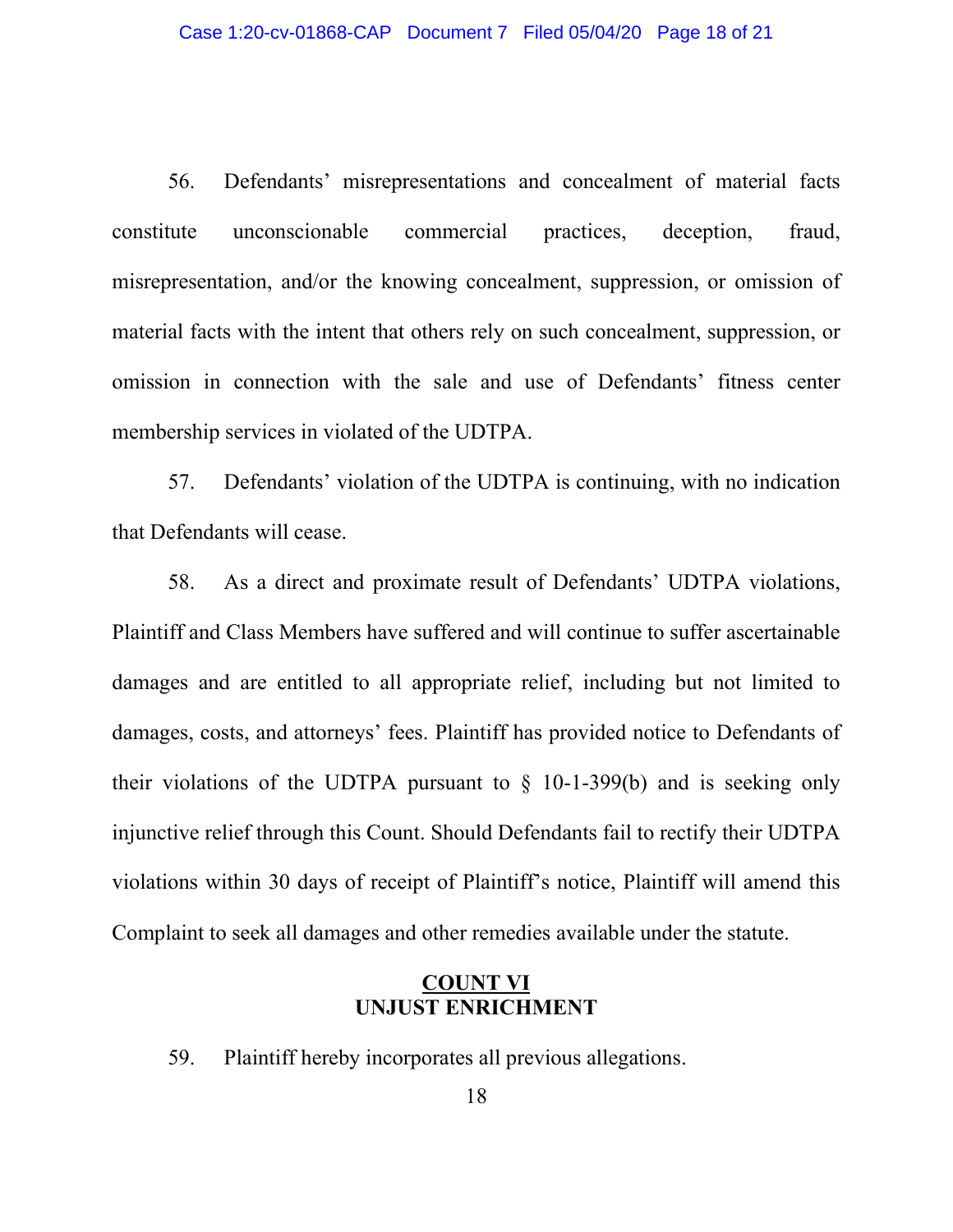60. Plaintiff brings this claim individually and on behalf of the members of the proposed Nationwide Class against Defendants. In the alternative, Plaintiff brings this claim individually and on behalf of the members of the proposed Georgia Subclass against Defendants.

61. Plaintiff and Class Members conferred a monetary benefit upon Defendants in the form of membership fees Defendants collected for unlimited fitness center access.

62. Defendants appreciated and had knowledge of the benefits conferred upon them by Plaintiff and Class Members.

63. Defendants failed to provide unlimited fitness center access in exchange for the membership fees it collected from Plaintiff and Class Members.

64. As a result of Defendants' conduct, Plaintiff and Class Members suffered actual damages in an amount equal to all membership fees paid for the time period Defendants' fitness centers were actually closed.

65. Under principals of equity and good conscience, Defendants should not be permitted to retain the money belonging to Plaintiff and Class Members because Defendants continued to collect membership fees after closure of their fitness centers.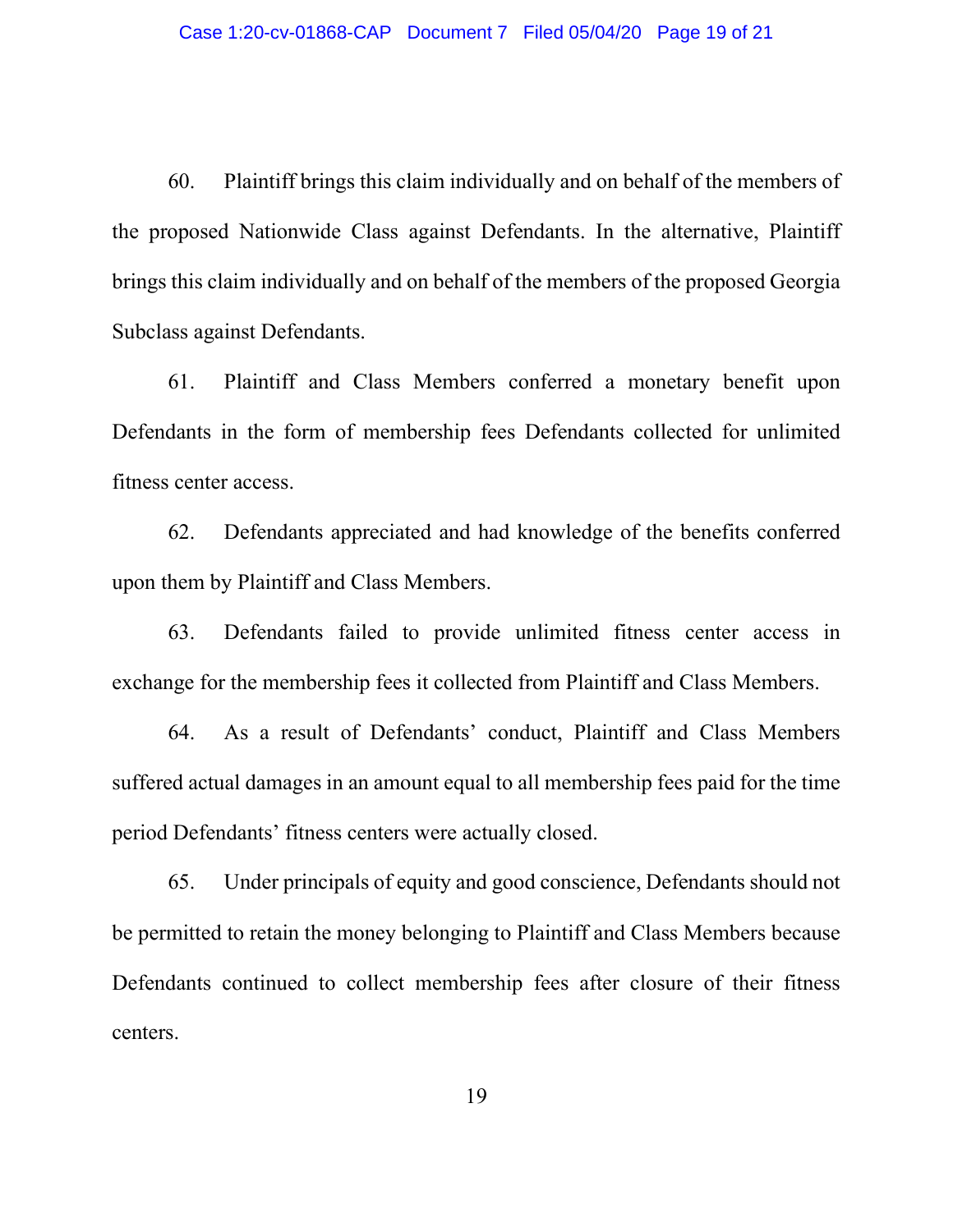66. Defendants should be compelled to disgorge into a common fund for the benefit of Plaintiff and Class Members all unlawful or inequitable proceeds received by it as a result of the conduct alleged herein.

### **PRAYER FOR RELIEF**

Plaintiff, on behalf of himself and the Class, respectfully requests that the Court grant the following relief:

A. Certify this case as a class action pursuant to Fed. R. Civ. P. 23(a) and (b), and, pursuant to Fed. R. Civ. P.  $23(g)$ , appoint Plaintiff as Class representative and his counsel as Class counsel.

B. Award Plaintiff and the Class appropriate monetary relief, including actual damages, statutory damages, punitive damages, restitution, and disgorgement.

C. Award Plaintiff and the Class equitable, injunctive, and declaratory relief as may be appropriate. Plaintiff, on behalf of the Class, seeks appropriate injunctive relief designed to, *inter alia*, ensure against the recurrence of membership charges while Defendants' fitness centers remain closed.

D. Award Plaintiff and the Class pre-judgment and post-judgment interest to the maximum extent allowable.